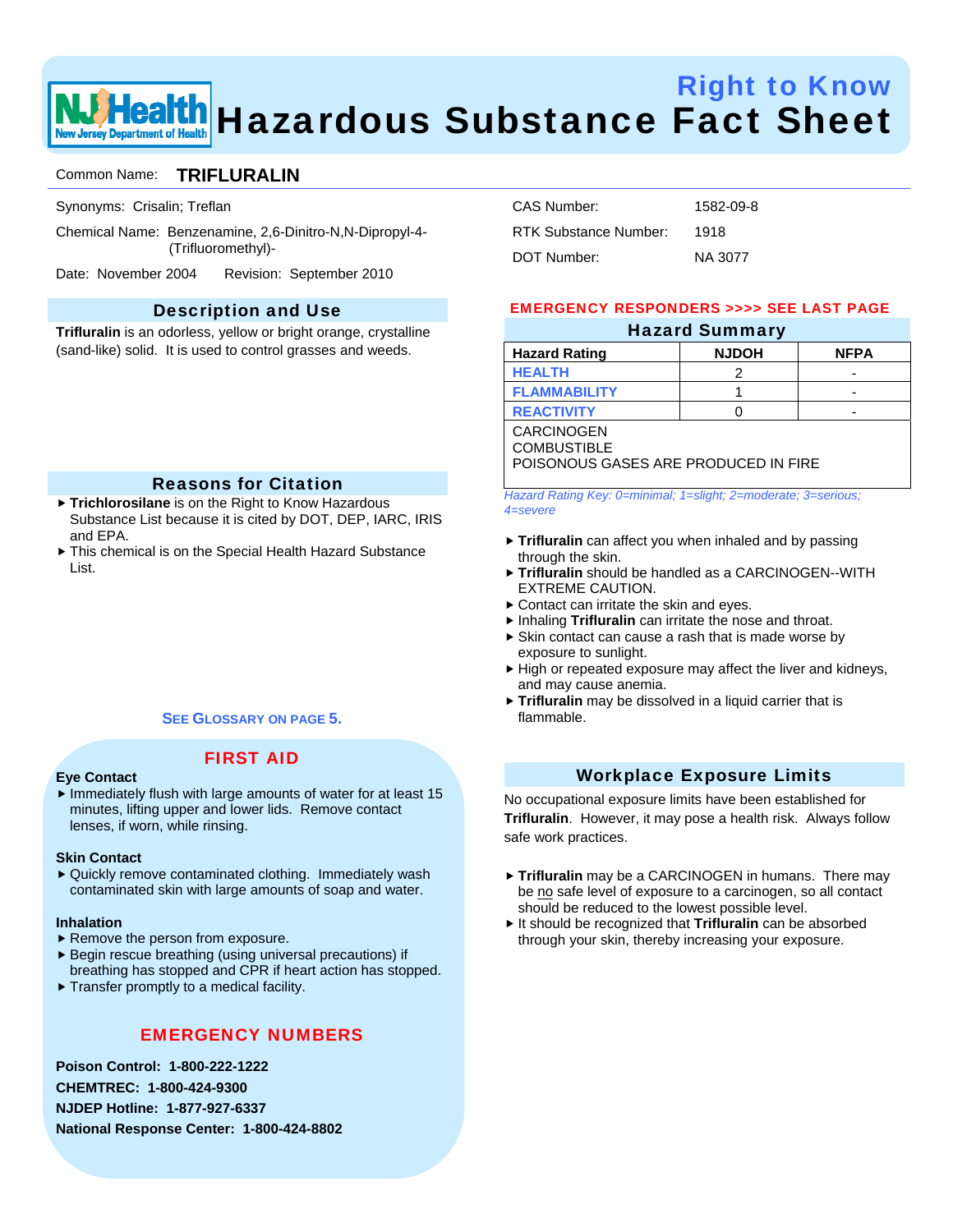# Determining Your Exposure

- Read the product manufacturer's Material Safety Data Sheet (MSDS) and the label to determine product ingredients and important safety and health information about the product mixture.
- $\blacktriangleright$  For each individual hazardous ingredient, read the New Jersey Department of Health Hazardous Substance Fact Sheet, available on the RTK website (www.nj.gov/health/eoh/rtkweb) or in your facility's RTK Central File or Hazard Communication Standard file.
- $\blacktriangleright$  You have a right to this information under the New Jersey Worker and Community Right to Know Act and the Public Employees Occupational Safety and Health (PEOSH) Act if you are a public worker in New Jersey, and under the federal Occupational Safety and Health Act (OSHA) if you are a private worker.
- ▶ The New Jersey Right to Know Act requires most employers to label chemicals in the workplace and requires public employers to provide their employees with information concerning chemical hazards and controls. The federal OSHA Hazard Communication Standard (29 CFR 1910.1200) and the PEOSH Hazard Communication Standard (N.J.A.C. 12:100-7) require employers to provide similar information and training to their employees.

This Fact Sheet is a summary of available information regarding the health hazards that may result from exposure. Duration of exposure, concentration of the substance and other factors will affect your susceptibility to any of the potential effects described below.

# Health Hazard Information

#### **Acute Health Effects**

The following acute (short-term) health effects may occur immediately or shortly after exposure to **Trifluralin**:

- $\triangleright$  Contact can irritate the skin and eves.
- **F** Inhaling **Trifluralin** can irritate the nose and throat causing coughing and wheezing.
- $\triangleright$  Skin contact can cause a rash that is made worse by exposure to sunlight.

#### **Chronic Health Effects**

The following chronic (long-term) health effects can occur at some time after exposure to **Trifluralin** and can last for months or years:

#### *Cancer Hazard*

- **Fifluralin** may be a CARCINOGEN in humans since it has been shown to cause urinary tract and thyroid cancer in animals.
- $\blacktriangleright$  Many scientists believe there is no safe level of exposure to a carcinogen. Such substance may also have the potential for causing reproductive damage in humans.

#### *Reproductive Hazard*

▶ While **Trifluralin** has been tested, further testing is required to assess its potential to cause reproductive harm.

#### *Other Effects*

 $\blacktriangleright$  High or repeated exposure may affect the liver and kidneys, and may cause anemia.

# Medical

#### **Medical Testing**

If symptoms develop or overexposure is suspected, the following are recommended:

- $\blacktriangleright$  Liver and kidney function tests
- ▶ Complete blood count

Any evaluation should include a careful history of past and present symptoms with an exam. Medical tests that look for damage already done are not a substitute for controlling exposure.

Request copies of your medical testing. You have a legal right to this information under the OSHA Access to Employee Exposure and Medical Records Standard (29 CFR 1910.1020).

#### **Mixed Exposures**

 $\blacktriangleright$  More than light alcohol consumption can cause liver damage. Drinking alcohol can increase the liver damage caused by **Trifluralin**.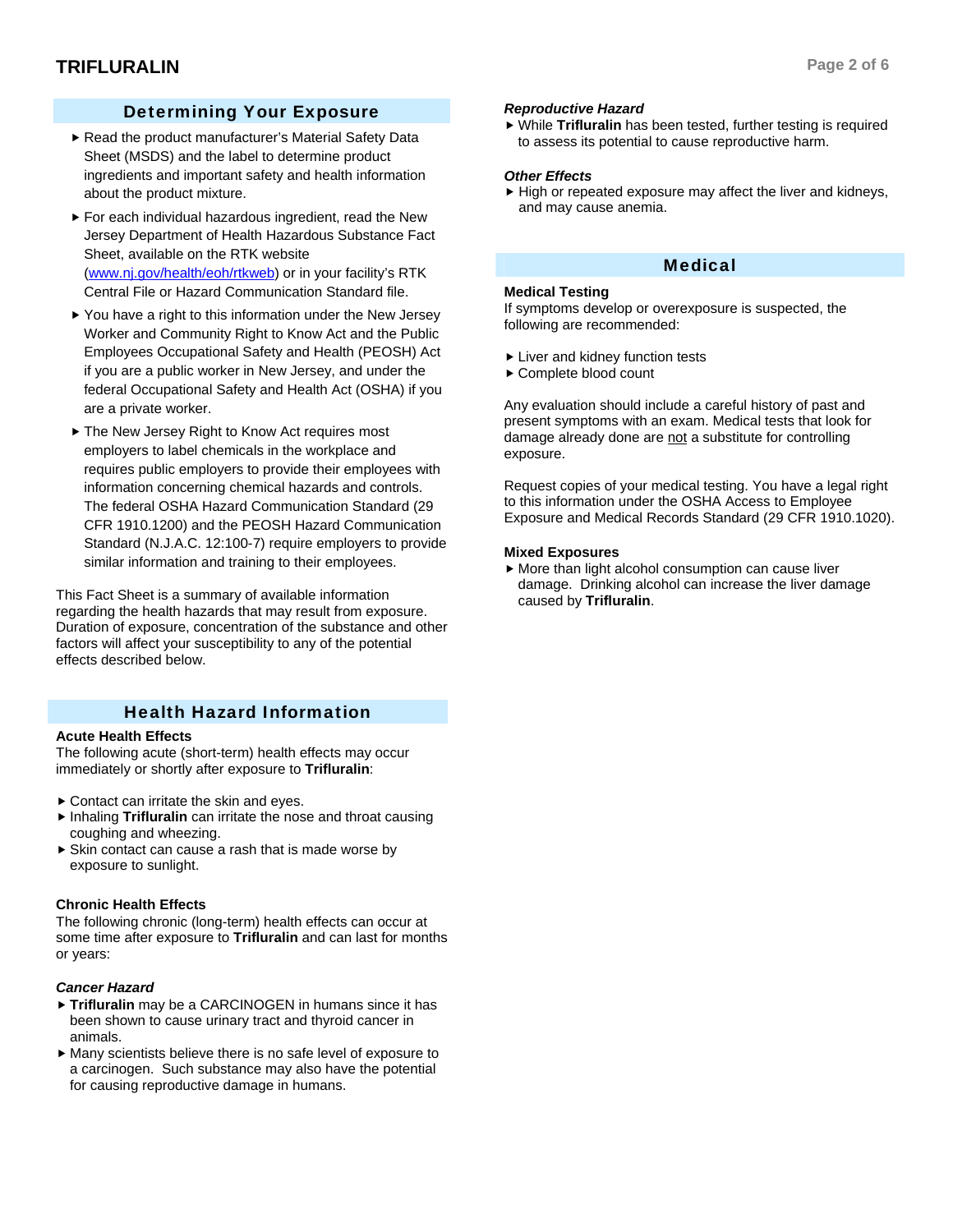# Workplace Controls and Practices

Very toxic chemicals, or those that are reproductive hazards or sensitizers, require expert advice on control measures if a less toxic chemical cannot be substituted. Control measures include: (1) enclosing chemical processes for severely irritating and corrosive chemicals, (2) using local exhaust ventilation for chemicals that may be harmful with a single exposure, and (3) using general ventilation to control exposures to skin and eye irritants. For further information on workplace controls, consult the NIOSH document on Control Banding at www.cdc.gov/niosh/topics/ctrlbanding/.

The following work practices are also recommended:

- $\blacktriangleright$  Label process containers.
- $\blacktriangleright$  Provide employees with hazard information and training.
- $\blacktriangleright$  Monitor airborne chemical concentrations.
- $\blacktriangleright$  Use engineering controls if concentrations exceed recommended exposure levels.
- $\blacktriangleright$  Provide eye wash fountains and emergency showers.
- $\blacktriangleright$  Wash or shower if skin comes in contact with a hazardous material.
- $\blacktriangleright$  Always wash at the end of the workshift.
- $\triangleright$  Change into clean clothing if clothing becomes contaminated.
- $\triangleright$  Do not take contaminated clothing home.
- $\triangleright$  Get special training to wash contaminated clothing.
- $\triangleright$  Do not eat, smoke, or drink in areas where chemicals are being handled, processed or stored.
- $\blacktriangleright$  Wash hands carefully before eating, smoking, drinking, applying cosmetics or using the toilet.

In addition, the following may be useful or required:

Use a vacuum or a wet method to reduce dust during cleanup. DO NOT DRY SWEEP.

### Personal Protective Equipment

The OSHA Personal Protective Equipment Standard (29 CFR 1910.132) requires employers to determine the appropriate personal protective equipment for each hazard and to train employees on how and when to use protective equipment.

The following recommendations are only guidelines and may not apply to every situation.

#### **Gloves and Clothing**

- ▶ Avoid skin contact with Trifluralin. Wear personal protective equipment made from material which can not be permeated or degraded by this substance. Safety equipment suppliers and manufacturers can provide recommendations on the most protective glove and clothing material for your operation.
- $\triangleright$  Safety equipment manufacturers recommend Neoprene for gloves and Tyvek®, or the equivalent, as a protective material for clothing.
- $\blacktriangleright$  All protective clothing (suits, gloves, footwear, headgear) should be clean, available each day, and put on before work.

#### **Eye Protection**

 $\blacktriangleright$  Wear eye protection with side shields or goggles.

#### **Respiratory Protection**

### *Improper use of respirators is dangerous.* Respirators should only be used if the employer has implemented a written program that takes into account workplace conditions, requirements for worker training, respirator fit testing, and medical exams, as described in the OSHA Respiratory Protection Standard (29 CFR 1910.134).

- $\triangleright$  At any detectable concentration, use a NIOSH approved negative pressure, air-purifying, particulate filter respirator with an N, R or P100 filter. More protection is provided by a full facepiece respirator than by a half-mask respirator, and even greater protection is provided by a powered-air purifying respirator.
- $\blacktriangleright$  Leave the area immediately if (1) while wearing a filter or cartridge respirator you can smell, taste, or otherwise detect **Trifluralin**, (2) while wearing particulate filters abnormal resistance to breathing is experienced, or (3) eye irritation occurs while wearing a full facepiece respirator. Check to make sure the respirator-to-face seal is still good. If it is, replace the filter or cartridge. If the seal is no longer good, you may need a new respirator.
- $\triangleright$  Consider all potential sources of exposure in your workplace. You may need a combination of filters, prefilters or cartridges to protect against different forms of a chemical (such as vapor and mist) or against a mixture of chemicals.
- $\blacktriangleright$  Where the potential for high exposure exists, use a NIOSH approved supplied-air respirator with a full facepiece operated in a pressure-demand or other positive-pressure mode. For increased protection use in combination with an auxiliary self-contained breathing apparatus or an emergency escape air cylinder.

## Fire Hazards

If employees are expected to fight fires, they must be trained and equipped as stated in the OSHA Fire Brigades Standard (29 CFR 1910.156).

- **Fifluralin** is a COMBUSTIBLE SOLID.
- $\triangleright$  Use dry chemical, CO<sub>2</sub>, water spray or foam as extinguishing agents.
- ▶ Trifluralin may be dissolved in a liquid carrier that is flammable.
- **POISONOUS GASES ARE PRODUCED IN FIRE, including** *Nitrogen Oxides* and *Hydrogen Fluoride*.
- $\blacktriangleright$  Use water spray to keep fire-exposed containers cool.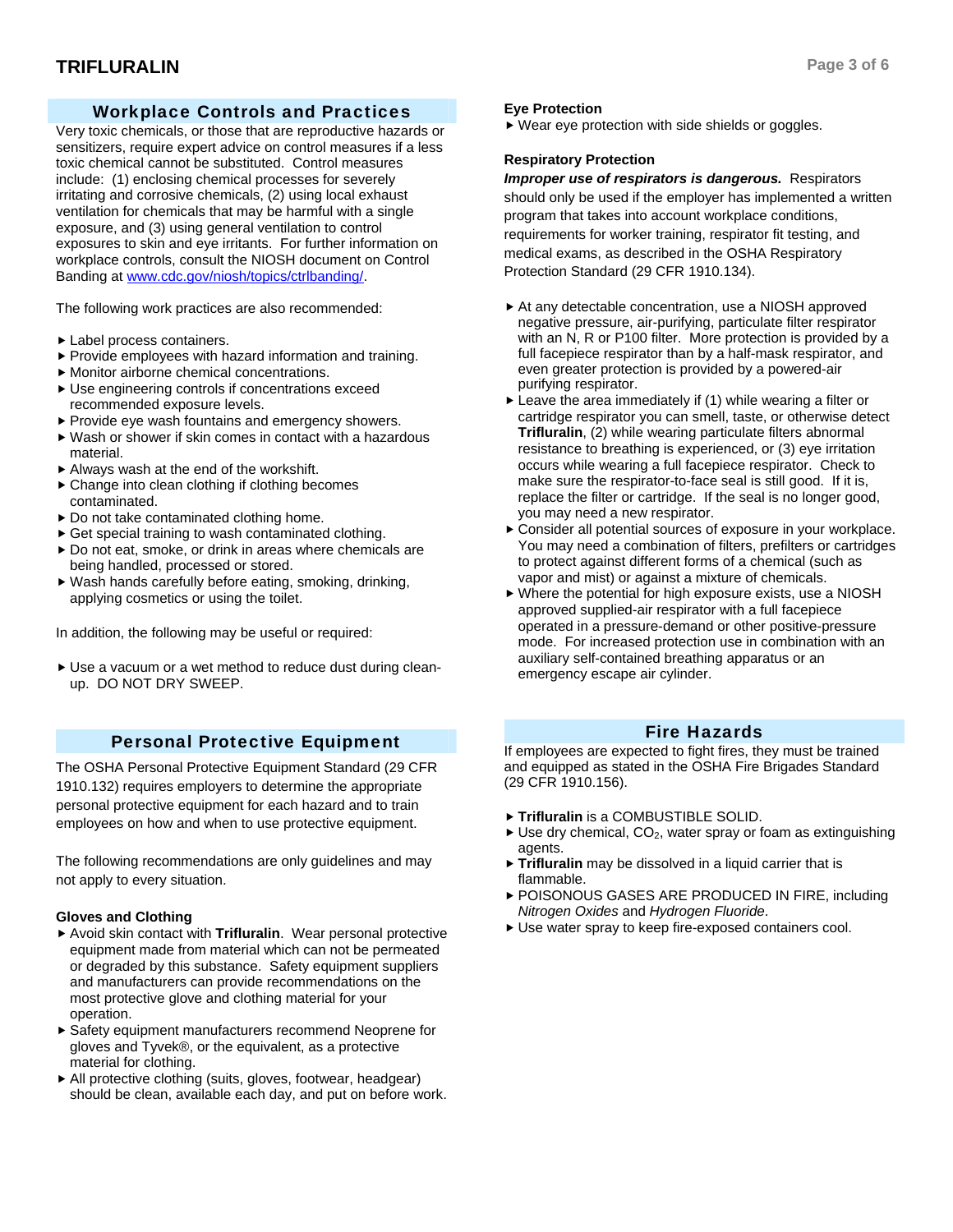# Spills and Emergencies

If employees are required to clean-up spills, they must be properly trained and equipped. The OSHA Hazardous Waste Operations and Emergency Response Standard (29 CFR 1910.120) may apply.

If **Trifluralin** is spilled, take the following steps:

- $\blacktriangleright$  Evacuate personnel and secure and control entrance to the area.
- $\blacktriangleright$  Eliminate all ignition sources.
- ▶ Dampen spill with 60% to 70% *Ethyl Alcohol* and place into sealed containers for disposal.
- f Wash spill area with 60% to 70% *Ethyl Alcohol*.
- $\blacktriangleright$  Ventilate and wash area after clean-up is complete.
- ▶ DO NOT wash into sewer.
- $\blacktriangleright$  It may be necessary to contain and dispose of **Trifluralin** as a HAZARDOUS WASTE. Contact your state Department of Environmental Protection (DEP) or your regional office of the federal Environmental Protection Agency (EPA) for specific recommendations.

## Handling and Storage

Prior to working with **Trifluralin** you should be trained on its proper handling and storage.

- **Frifluralin** reacts violently with OXIDIZING AGENTS (such as PERCHLORATES, PEROXIDES, PERMANGANATES, CHLORATES, NITRATES, CHLORINE, BROMINE and FLUORINE).
- ▶ Store in tightly closed containers in a cool, well-ventilated area.
- $\blacktriangleright$  Sources of ignition, such as smoking and open flames, are prohibited where **Trifluralin** is used, handled, or stored in a manner that could create a potential fire or explosion hazard.

# Occupational Health Information **Resources**

The New Jersey Department of Health offers multiple services in occupational health. These services include providing informational resources, educational materials, public presentations, and industrial hygiene and medical investigations and evaluations.

#### **For more information, please contact:**

 New Jersey Department of Health Right to Know PO Box 368 Trenton, NJ 08625-0368 Phone: 609-984-2202 Fax: 609-984-7407 E-mail: rtk@doh.state.nj.us Web address: http://www.nj.gov/health/eoh/rtkweb

*The Right to Know Hazardous Substance Fact Sheets are not intended to be copied and sold for commercial purposes.*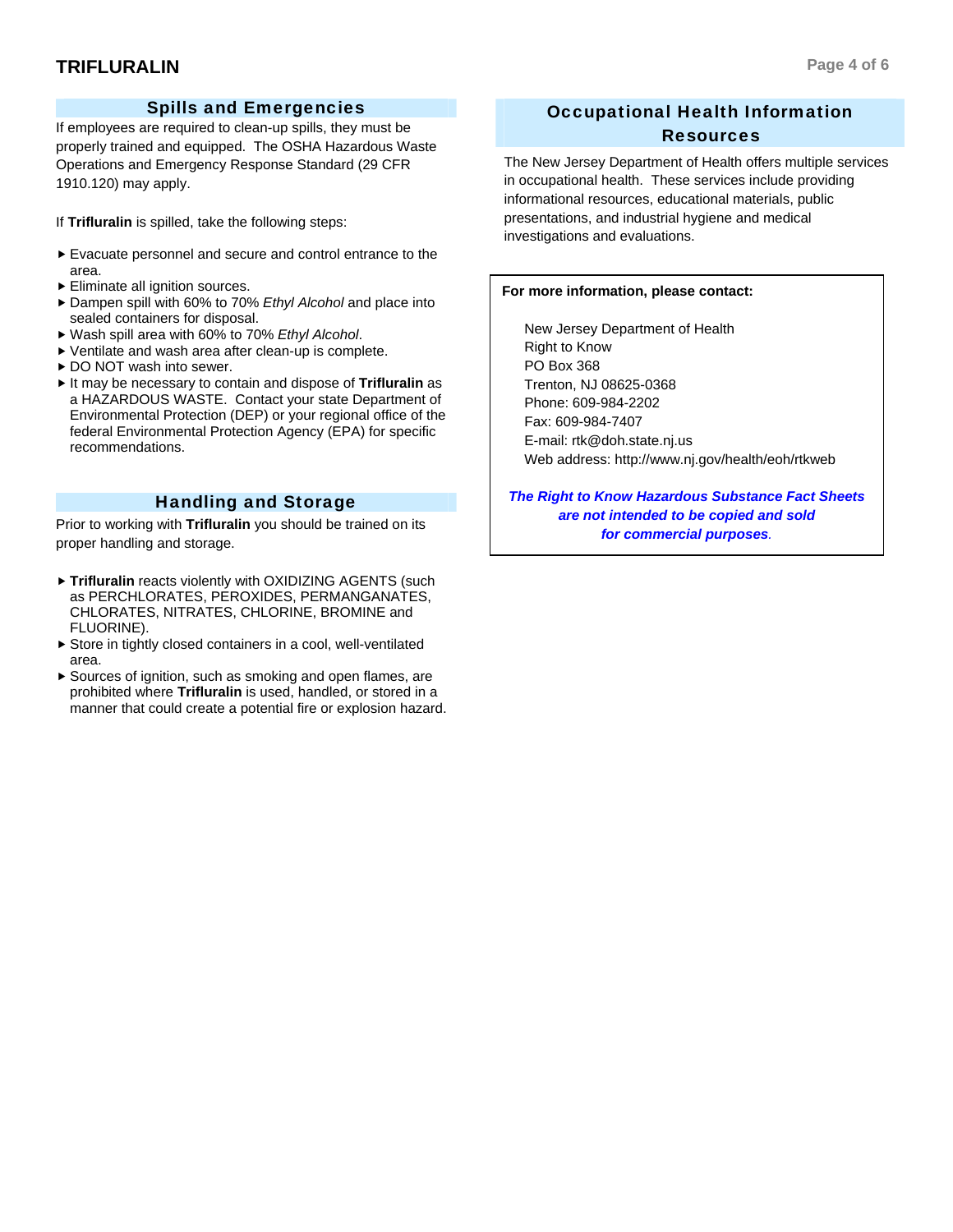# **TRIFLURALIN Page 5 of 6**

#### **GLOSSARY**

**ACGIH** is the American Conference of Governmental Industrial Hygienists. They publish guidelines called Threshold Limit Values (TLVs) for exposure to workplace chemicals.

**Acute Exposure Guideline Levels** (AEGLs) are established by the EPA. They describe the risk to humans resulting from once-in-a lifetime, or rare, exposure to airborne chemicals.

**Boiling point** is the temperature at which a substance can change its physical state from a liquid to a gas.

A **carcinogen** is a substance that causes cancer.

The **CAS number** is unique, identifying number, assigned by the Chemical Abstracts Service, to a specific chemical.

**CFR** is the Code of Federal Regulations, which are the regulations of the United States government.

A **combustible** substance is a solid, liquid or gas that will burn.

A **corrosive** substance is a gas, liquid or solid that causes destruction of human skin or severe corrosion of containers.

The **critical temperature** is the temperature above which a gas cannot be liquefied, regardless of the pressure applied.

**DEP** is the New Jersey Department of Environmental Protection.

**DOT** is the Department of Transportation, the federal agency that regulates the transportation of chemicals.

**EPA** is the Environmental Protection Agency, the federal agency responsible for regulating environmental hazards.

**ERG** is the Emergency Response Guidebook. It is a guide for emergency responders for transportation emergencies involving hazardous substances.

**Emergency Response Planning Guideline** (ERPG) values provide estimates of concentration ranges where one reasonably might anticipate observing adverse effects.

A **fetus** is an unborn human or animal.

A **flammable** substance is a solid, liquid, vapor or gas that will ignite easily and burn rapidly.

The **flash point** is the temperature at which a liquid or solid gives off vapor that can form a flammable mixture with air.

**IARC** is the International Agency for Research on Cancer, a scientific group.

**Ionization Potential** is the amount of energy needed to remove an electron from an atom or molecule. It is measured in electron volts.

**IRIS** is the Integrated Risk Information System database on human health effects that may result from exposure to various chemicals, maintained by federal EPA.

**LEL** or **Lower Explosive Limit**, is the lowest concentration of a combustible substance (gas or vapor) in the air capable of continuing an explosion.

**mg/m3** means milligrams of a chemical in a cubic meter of air. It is a measure of concentration (weight/volume).

A **mutagen** is a substance that causes mutations. A **mutation** is a change in the genetic material in a body cell. Mutations can lead to birth defects, miscarriages, or cancer.

**NFPA** is the National Fire Protection Association. It classifies substances according to their fire and explosion hazard.

**NIOSH** is the National Institute for Occupational Safety and Health. It tests equipment, evaluates and approves respirators, conducts studies of workplace hazards, and proposes standards to OSHA.

**NTP** is the National Toxicology Program which tests chemicals and reviews evidence for cancer.

**OSHA** is the federal Occupational Safety and Health Administration, which adopts and enforces health and safety standards.

**PEOSHA** is the New Jersey Public Employees Occupational Safety and Health Act, which adopts and enforces health and safety standards in public workplaces.

**Permeated** is the movement of chemicals through protective materials.

**ppm** means parts of a substance per million parts of air. It is a measure of concentration by volume in air.

**Protective Action Criteria** (PAC) are values established by the Department of Energy and are based on AEGLs and ERPGs. They are used for emergency planning of chemical release events.

A **reactive** substance is a solid, liquid or gas that releases energy under certain conditions.

**STEL** is a Short Term Exposure Limit which is usually a 15 minute exposure that should not be exceeded at any time during a work day.

A **teratogen** is a substance that causes birth defects by damaging the fetus.

**UEL** or **Upper Explosive Limit** is the highest concentration in air above which there is too much fuel (gas or vapor) to begin a reaction or explosion.

**Vapor Density** is the ratio of the weight of a given volume of one gas to the weight of another (usually *Air*), at the same temperature and pressure.

The **vapor pressure** is a force exerted by the vapor in equilibrium with the solid or liquid phase of the same substance. The higher the vapor pressure the higher concentration of the substance in air.